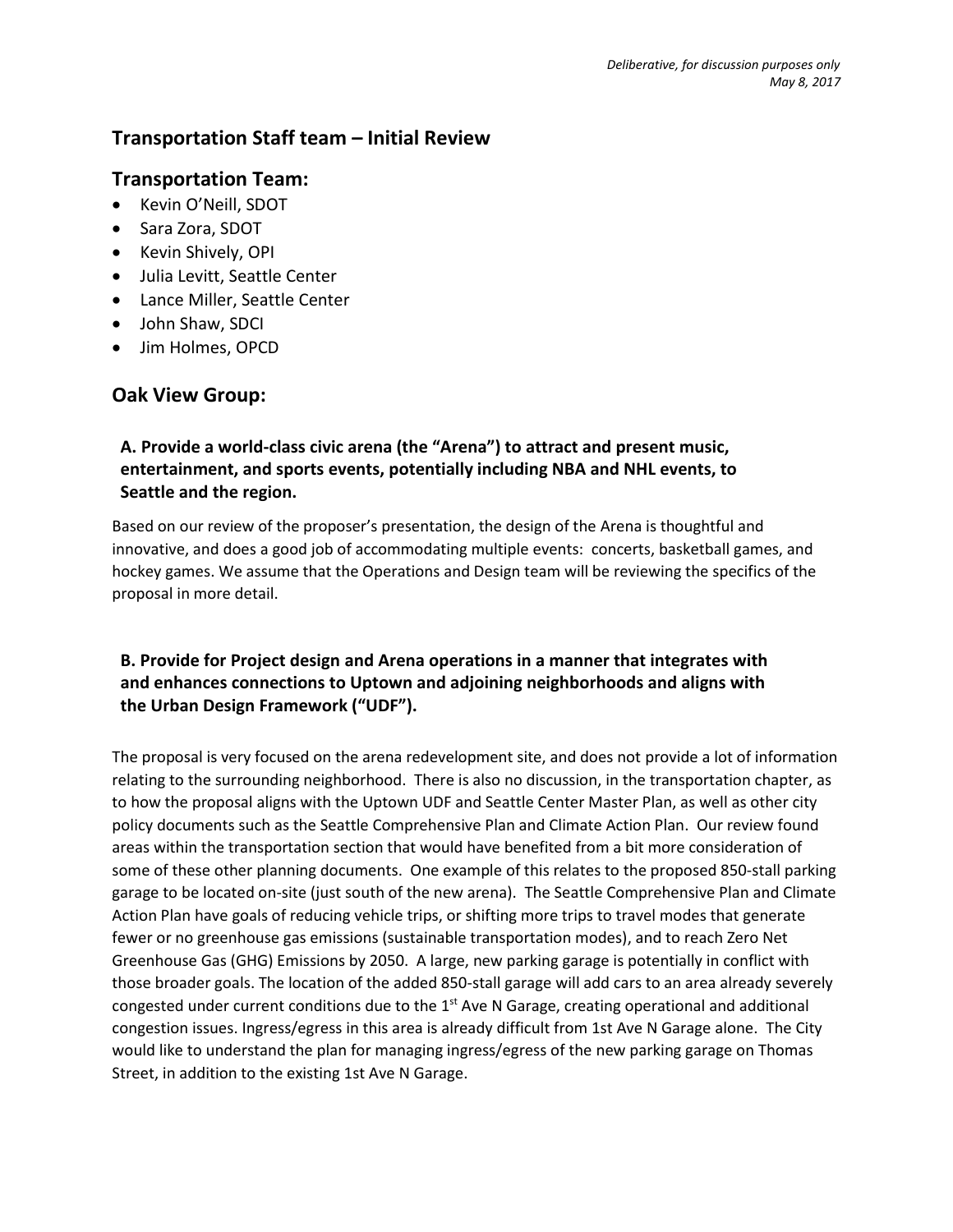A parking garage in this location is also inconsistent with an Uptown UDF goal of keeping access to Seattle Center accessible from a transportation/congestion standpoint. It is also counter to a UDF goal of shrinking the parking footprint within the neighborhood. In addition, the proposed location of the parking garage also creates a non-motorized access barrier on Thomas St, which has been recommended as a green street and a neighborhood greenway. Non-motorized travel (walking and biking) should be a high priority for the street. From an access and mobility perspective, the preservation of people walking and biking via Thomas St is important for larger neighborhood circulation and connectivity.

The proposal suggests that a new parking garage (potentially funded by another public agency) will benefit local businesses by taking pressure from on-street parking in the Uptown area. The City regularly assesses on-street parking availability, and adjusts on-street parking to try to ensure short-term parking availability for nearly businesses. The proposed direct garage connection to the Arena might also discourage patrons from exploring the neighborhood on foot, reducing some of the potential local economic development. The same local economic impact would also occur to the extent that patrons walk, bike, and/or take transit to/from Uptown and walk to reach their destination at the Arena. The more people who can use a sustainable mode of transportation to access the arena, the better for surrounding Uptown businesses.

Parking supply and accessibility is a real issue for this area (and Seattle Center operations), but the proposal for a new parking garage in the southwest quadrant of the Seattle Center campus is flawed and does not align with Seattle Center Master Plan because its location does not provide access to the theatre district (along Mercer Street). If the new garage were to account for replacement of parking if/when the Mercer Street Garage redevelops, it is not in the ideal location for that purpose. Finally, in this location the structure may be perceived as a barrier to the Arena building, or at least as a less than attractive entrance for the many event attendees who can be expected to access the event from the South (downtown) via any mode of transportation.

About engagement with the broader Uptown community, the Transportation team would like to better understand the proposer's outreach and/or existing relationships with surrounding Uptown businesses. The proposal includes a project advisory committee, but is unclear how the Uptown community would be represented. The proposal also includes YouthCare to work with/donate to and anticipates focusing on Seattle Center and the Uptown neighborhood to form a steering committee of community members and non-profit leaders to identify the appropriate beneficiaries of \$10M to be distributed over 20 years.

The pledge to hire a full-time community liaison as part of the Arena operations team that will be the voice and point person for ongoing coordination with local neighborhoods representatives and City departments has been added through answering the City's clarifying questions.

#### **C. Provide for design, permitting, development, demolition (if applicable), and construction of the Arena (the "Project") with minimal City financial participation.**

The proposer has committed that all arena associated costs are to be privately paid for. In responding to City questions, the proposer has stated that the cost of the garage is included in project costs and will be built even if no financial partner comes forward.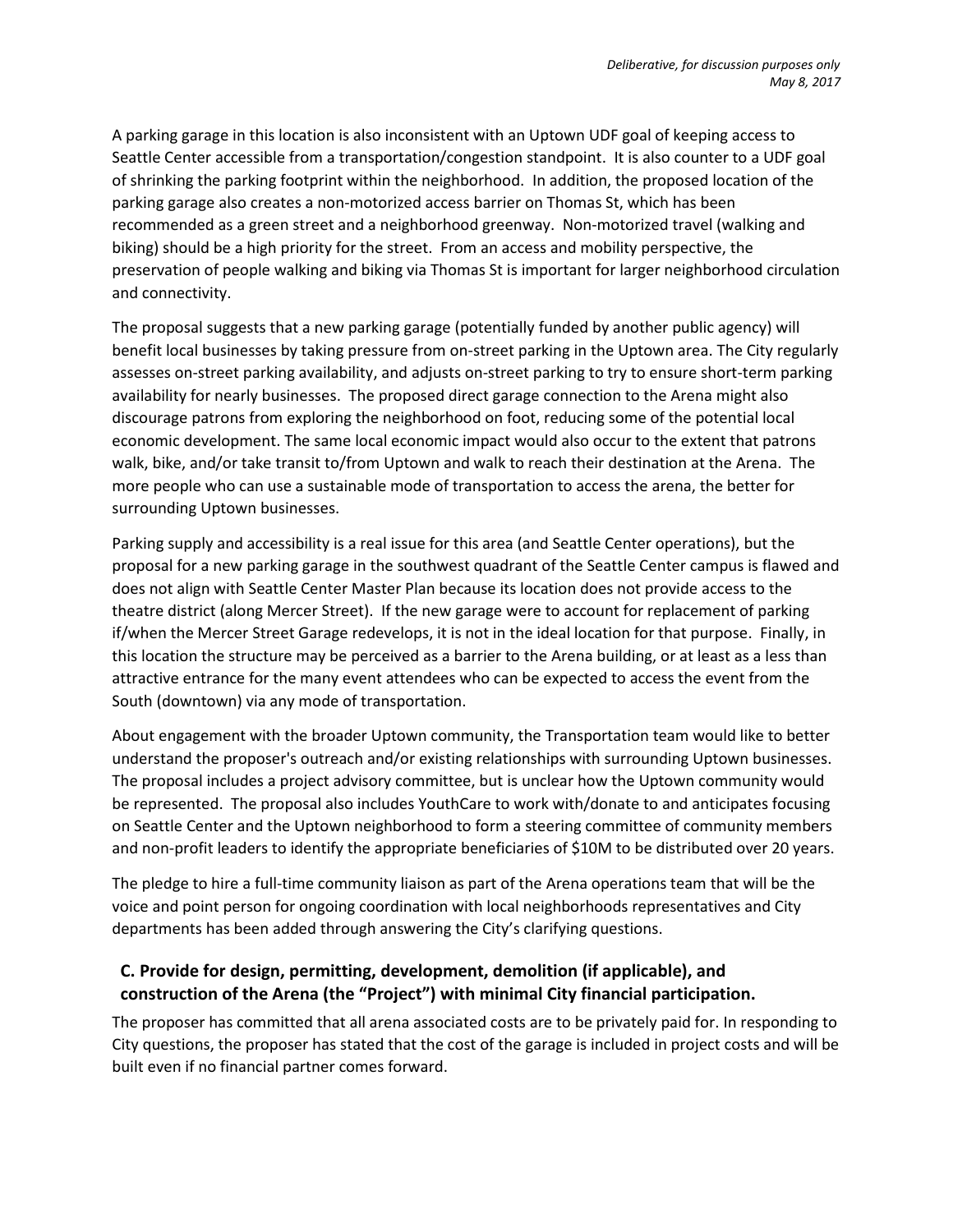Regarding transportation, it is important to assess the broader area and network that would serve access to the Arena. In its response to City clarifying questions, the proposer indicates a willingness to commit up to \$5M of funding toward select transportation improvements; however, the needs in this area of the City are great enough that the City or other public agencies will have to participate financially if we want the venue patrons to have sustainable multimodal transportation options. As the project goes through the environmental review process and transportation impacts are identified, mitigation for those impacts will be required as part of the development review process.

Throughout the transportation chapter, the proposer uses vague language like they would "support" expansion; "could" stage buses; "will coordinate"; has "explored the possibility ...", etc., around a number of issues. These statements are non-committal in terms of investment of particular transportation ideas. It is not clear how much City financial participation would be necessary to implement the transportation ideas supported by the proposer.

The Transportation team would ultimately like to see a more definitive "transportation investments" table or summary created to display the proposed transportation investment commitments (projects/programs/partnerships) that would be necessary for the arena to function from a transportation standpoint, and who the proposer is expecting to fund the improvements.

### **D. Provide for the continuous, successful, sustainable operation of the Arena as a world-class civic venue with minimal City financial participation.**

The proposal is unclear about financial commitments for on-going transportation operations. The proposal uses vague, non-committal language that makes it difficult to understand the amount of effort that the City would ultimately have to contribute for ongoing transportation operational efficiencies. The proposal suggests there will be funding for partnerships/incentives with Uber and Lyft, bike valet service, shuttle service, regional park-and-ride event shuttles, subsidized transit and Monorail fares, subsidized parking in SLU/downtown garages, and marketing/technology solutions. These are all good ideas, but more clarity is needed on how the proposer would specifically help implement some of these strategies.

The proposal offers to create a full-time community liaison position to assist in managing traffic and parking issues as they arise and would also provide personnel for traffic management, signage, police presence for event traffic control, and other mitigating measures. In responding to City questions, they also propose operations supervision for a transportation drop-off zone near the "east directional entrance to Seattle Center" to provide an alternate site for loading and unloading. They will also pay for Seattle Traffic Control to manage the intersections and garage exits for events.

The Transportation Staff team would like to see on-going transportation operational funding elements added to the transportation investments table, mentioned above in part C.

### **E. Provide for mitigation of transportation impacts due to Project construction and Arena operations.**

The analysis in the transportation chapter, which was primarily focused on vehicle traffic, parking supply, and transit capacity, found that there is "substantial excess capacity in transit, roadway, and parking during peak periods in the direction of travel towards Key Arena." This implies that there may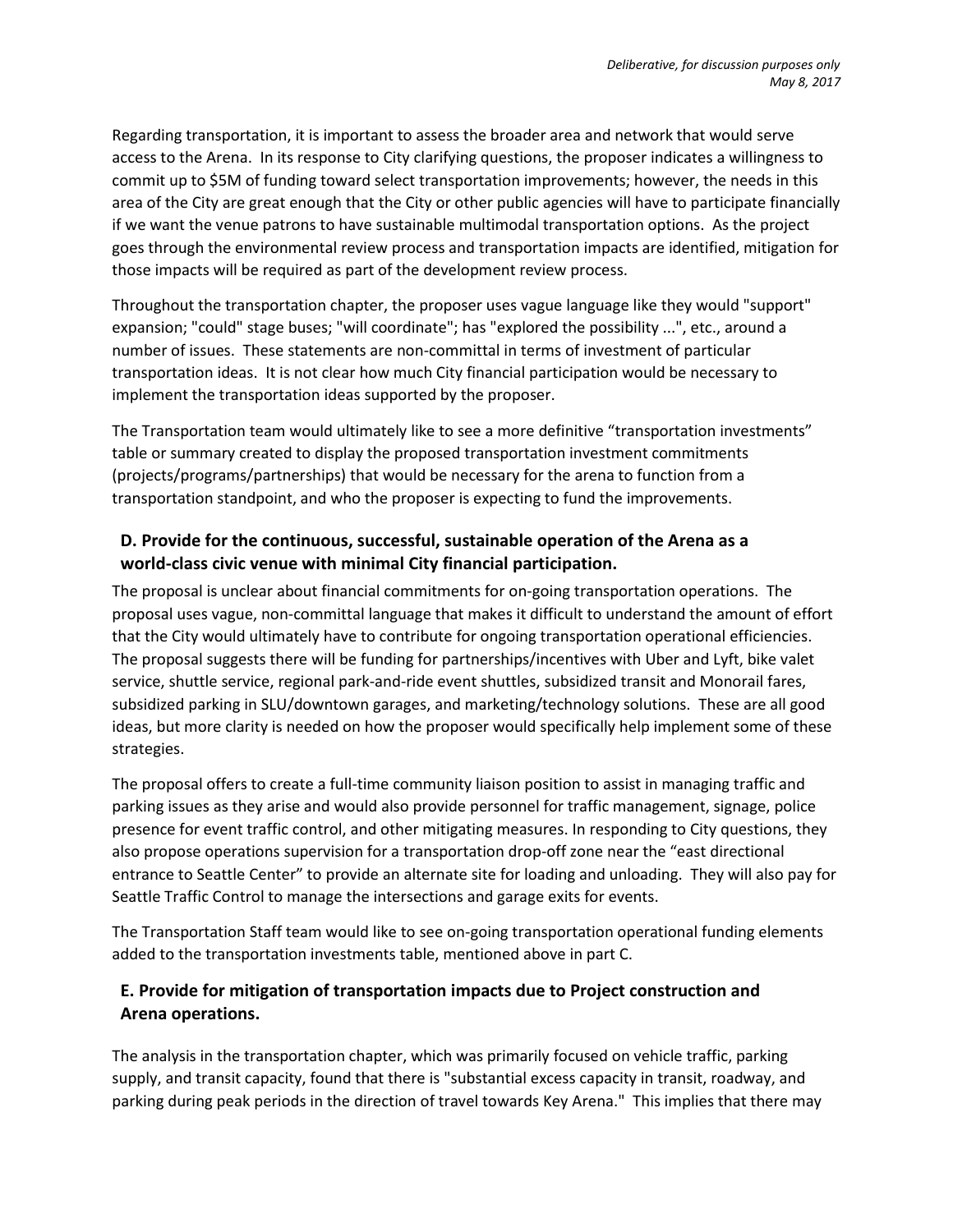be little to no impacts to mitigate. This analysis may not be consistent with the real impacts of events during PM peak periods when event transportation demand is added to commuter transportation demand in the Uptown Urban Center and nearby neighborhoods. There was also no mention of Seattle Center daytime events, such as corporate events, graduations, electronic gaming, etc. These events can impact commute hours or weekend events with their unique, atypical event times corresponding to arena events.

The parking supply and utilization/optimization of parking garages within a ¾ mile radius (15-minute walk) of the site shows more than adequate supply available. Therefore, the Transportation team is not clear about the rationale (from a mobility standpoint) of constructing a new 850-stall parking garage after reviewing the analysis in the proposal. The proposal does identify a key issue of patrons having a difficult time locating available parking. Mitigating this through real-time route information and mobile parking application is mentioned. The proposer intends to solve efficiency of parking by managing all Seattle Center garages for one seamless experience and communicating better to patrons regarding all parking options, because they believe the parking capacity within walking/transit distance is adequate.

There is no discussion of pricing to park in the proposed on-site parking garage, or other Seattle Center parking facilities, which was an asset the proposer wants to own (with cost / revenue sharing to be worked out with the City). This is important because parking pricing strategies can significantly improve the availability and ease of access to parking, as well as promote the use of non-auto (sustainable) transportation alternatives. Parking overall near Seattle Center is a real issue that should be addressed (in terms of supply, location, and coordination), but we still question having this much parking at this specific location.

The proposers offer a few specific interventions/programs to "support" a reduction in auto trips, though with no financial commitments. These include: South Lake Union parking shuttles, KC Metro special event transit service to regional park-and-ride lots, marketing and incentives including transit fares, parking near Westlake Center, existing bus service, will add bike storage and valet service, discount parking rate in select garages for vehicles with three or more passengers, and purchase transit passes in bulk for patrons. These are all good ideas to pursue, but more clarity is needed on how the proposers would work with the City and other entities to advance these ideas.

Upon responding the City questions, the proposer will fund up to \$1M towards technology and wayfinding solutions. There is discussion in the proposal about developing a mobile parking app to enable patrons to pre-pay for parking, look for availability, and plan trips more effectively (according to the proposer, a similar solution is used at an arena in Portland). Also proposed is traditional outreach (social media, websites, and email), real-time route information, a Community Liaison and other trip applications which would inform and alleviate potential ongoing Arena transportation operation concerns.

In a different section of the proposal, the proposers identify subterranean freight loading under Thomas Street, which may require a subterranean street vacation, and the City agrees that event truck loading should occur on private property. There was no additional analysis of freight impacts outside of what the City recently recommended through the recent Freight Master Plan, so there is no current commitment to freight mitigation or funding improvements. The proposal states that freight usage is outside event hours, but presumes all events are in the weekday evenings, which is inaccurate.